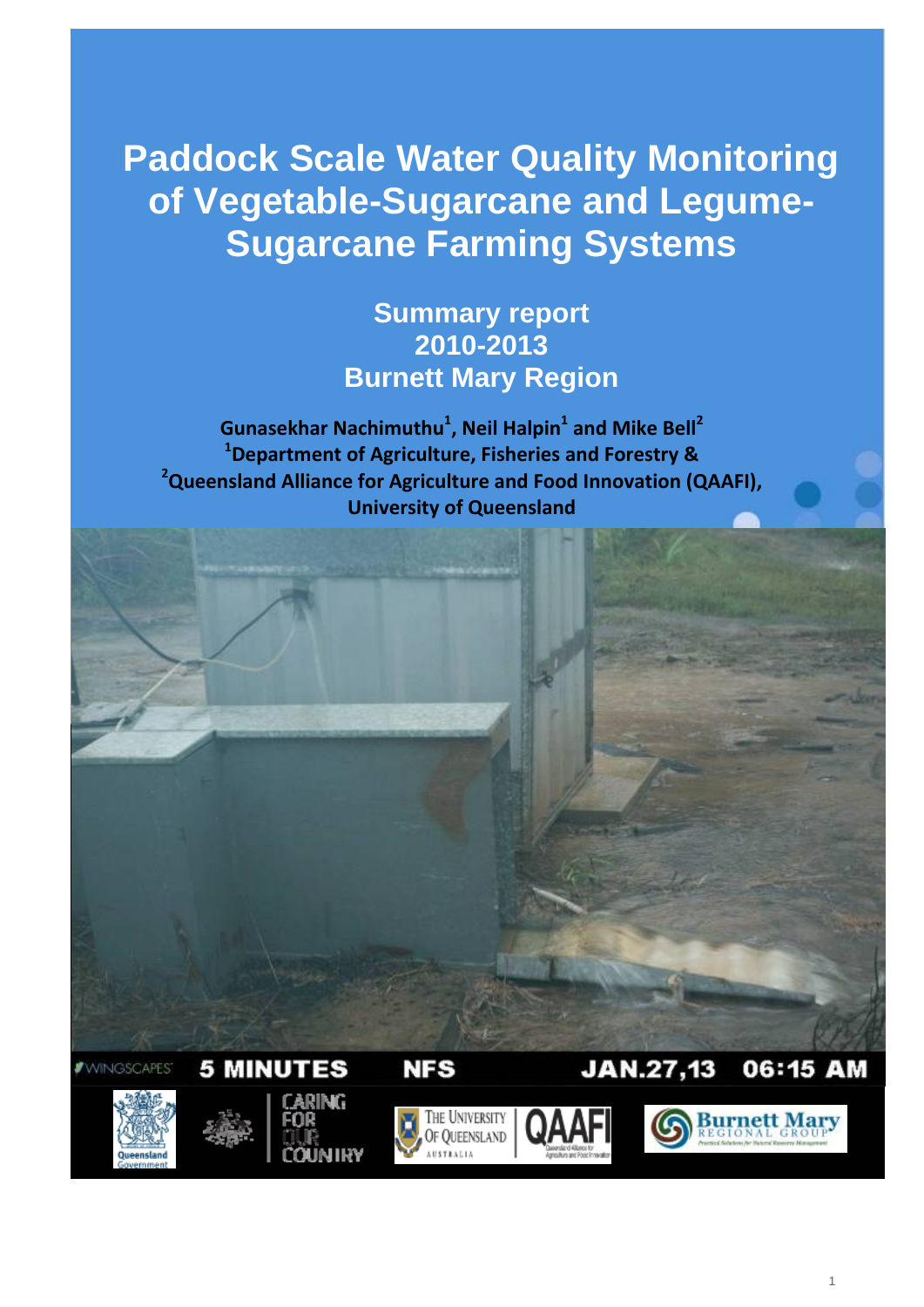# **1. Key findings**

The project has delivered a number of key findings from what were years in which summer rainfall was 50-100% greater than the long term average. These were as follows –

- Sediment and nutrient losses during grain legume or vegetable rotations with sugarcane were dominated by losses occurring during the sugarcane crop.
- The most sensitive period for soil and nutrient loss occurred during the transition period between crops in the rotation, and during the early stages of crop establishment.
- Soil disturbance, the presence of groundcover (crop residues/trash/living mulch) and soil compaction were the major factors affecting runoff volumes and loads of sediment and total nitrogen (N) and phosphorus (P). The most effective management systems that ameliorated soil compaction, minimised soil disturbance and maintained ground cover reduced sediment and nutrient loads by 50‐60%.
- Legume residues or legume companion crops were effective at providing groundcover and at reducing soil loss, but also tended to increase losses of the biologically active fractions of N (Dissolved Inorganic N) and P (Filterable Reactive P).
- Runoff losses of DIN were relatively small in all systems tested (0.7‐ 2.7 kg DIN/ha), but leaching losses of nitrate-N were estimated in excess of 140 kg N/ha from the current commercial practice intensive vegetable systems. This leached N was lost before being able to be recovered by the subsequent sugarcane crop and represents a risk to groundwater quality.
- The risk of offsite losses from herbicides with long half‐lives in the field was illustrated by high concentrations of Diuron recorded in runoff that occurred more than 2.5 months after herbicide application. There was also concern about increased losses of Metribuzin when applied in systems with reduced tillage and surface residues/trash.
- Similarly effective weed control during the plant cane crop could be achieved by reduced application rates of residual herbicides and/or the replacement of residual herbicides with less persistent knockdown products. However, excluding Diuron in the ratoon crop resulted in poor weed control and the need for additional herbicide applications.
- The most substantial improvements in runoff (if not drainage) water quality were achieved at the expense of cropping system productivity – especially in the systems with intensive vegetables. The management strategies showing most promise involve strategic/zonal tillage, reduced nutrient inputs and reduced rates of residual herbicide use. These promising systems will need research attention to fine tune management so as to limit constraints to productivity and profitability.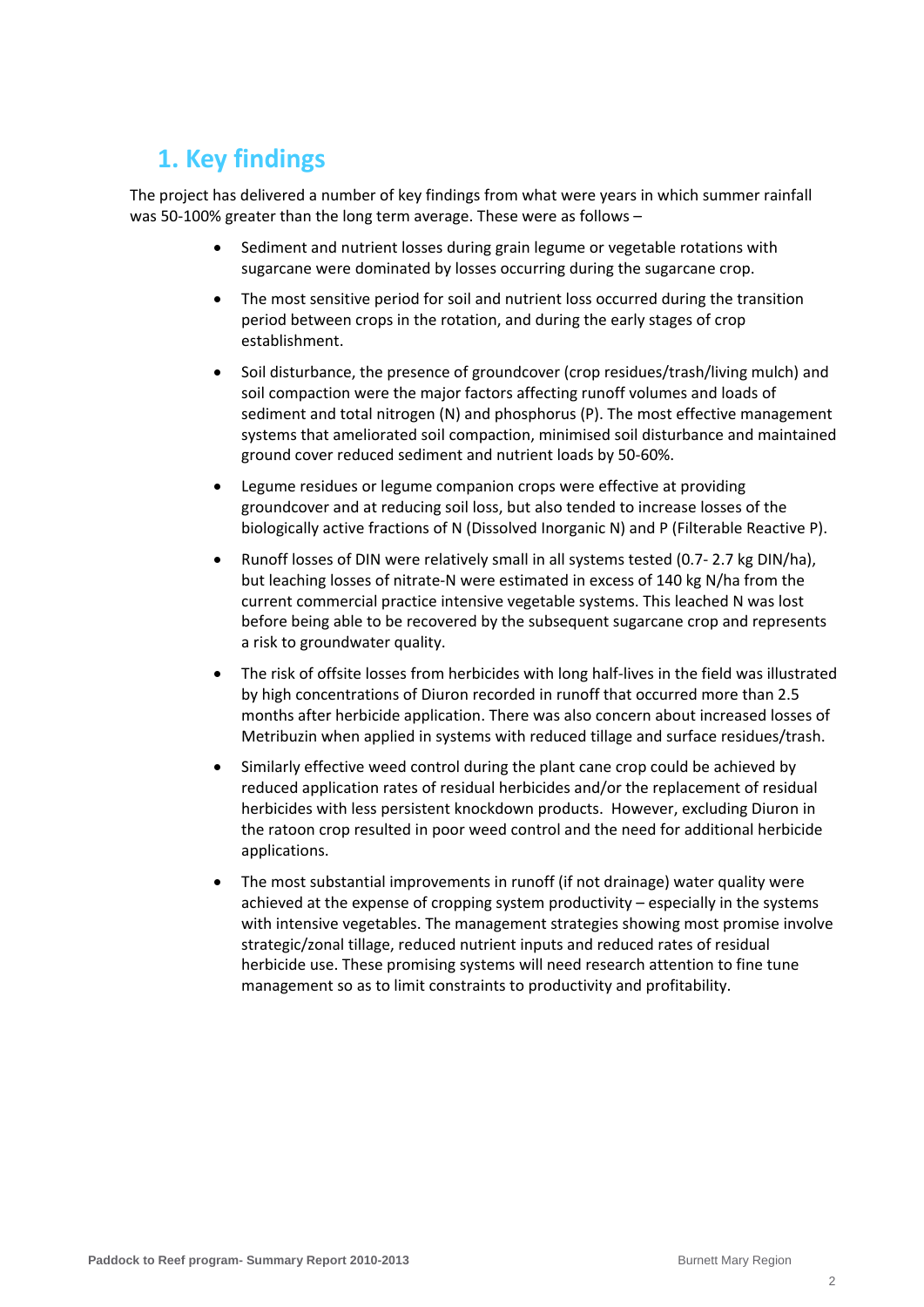# **2. The project**

The Burnett‐Mary region is the catchment for rivers flowing into southern part of GBR. It has extensive areas of sugarcane and horticultural production and increasing production of summer grain legumes in sugarcane fallows. Horticultural production comprises both plantation crops (avocadoes, macadamias) and intensive vegetable production (capsicums, tomatoes, cucurbits, chillies and sweet potatoes). While these intensive operations may be run as solely horticultural ventures, they are also often grown on sugarcane farms during extended fallow periods between sugarcane crop cycles. The land is typically leased by horticultural producers but after 12‐18 months of production, is returned and replanted to sugarcane. This type of management represents roughly half of the land in fallow from sugarcane production, with the remainder sown to summer grain legume crops (peanuts, soybeans).

Sediments, pesticides and nutrients that are found in runoff water from cropping areas in the Burnett‐Mary region are likely to affect river water quality and downstream ecosystems in the southern GBR (Mitchell et al., 2005). An initial investigation carried out in Burnett Mary Region (Stork et al., 2008) identified the presence of nutrients and herbicides in runoff water from vegetable, macadamia and sugarcane production systems. This preliminary work suggested a focus on improving management practices to reduce the environmental impact of these key cropping systems.



The project was designed to investigate the impact of a range of management practices in vegetable‐sugarcane farming systems on runoff water quality and compare those data with that from either continuous vegetable production systems or a sugarcane farming system utilizing fallow soybean cropping, with reduced tillage and controlled traffic management. The monitoring period covered the transition from sugarcane into a soybean or vegetable fallow period of 12 months, after which all except the continuous vegetable production system transitioned back to sugarcane for a plant and most of a  $1<sup>st</sup>$ ratoon crop. The findings of this project will help to determine the water quality benefits from different farming systems and management practices, as well as allowing growers and industry to assess the impact of such changes on productivity and profitability. The scientific understanding generated by the study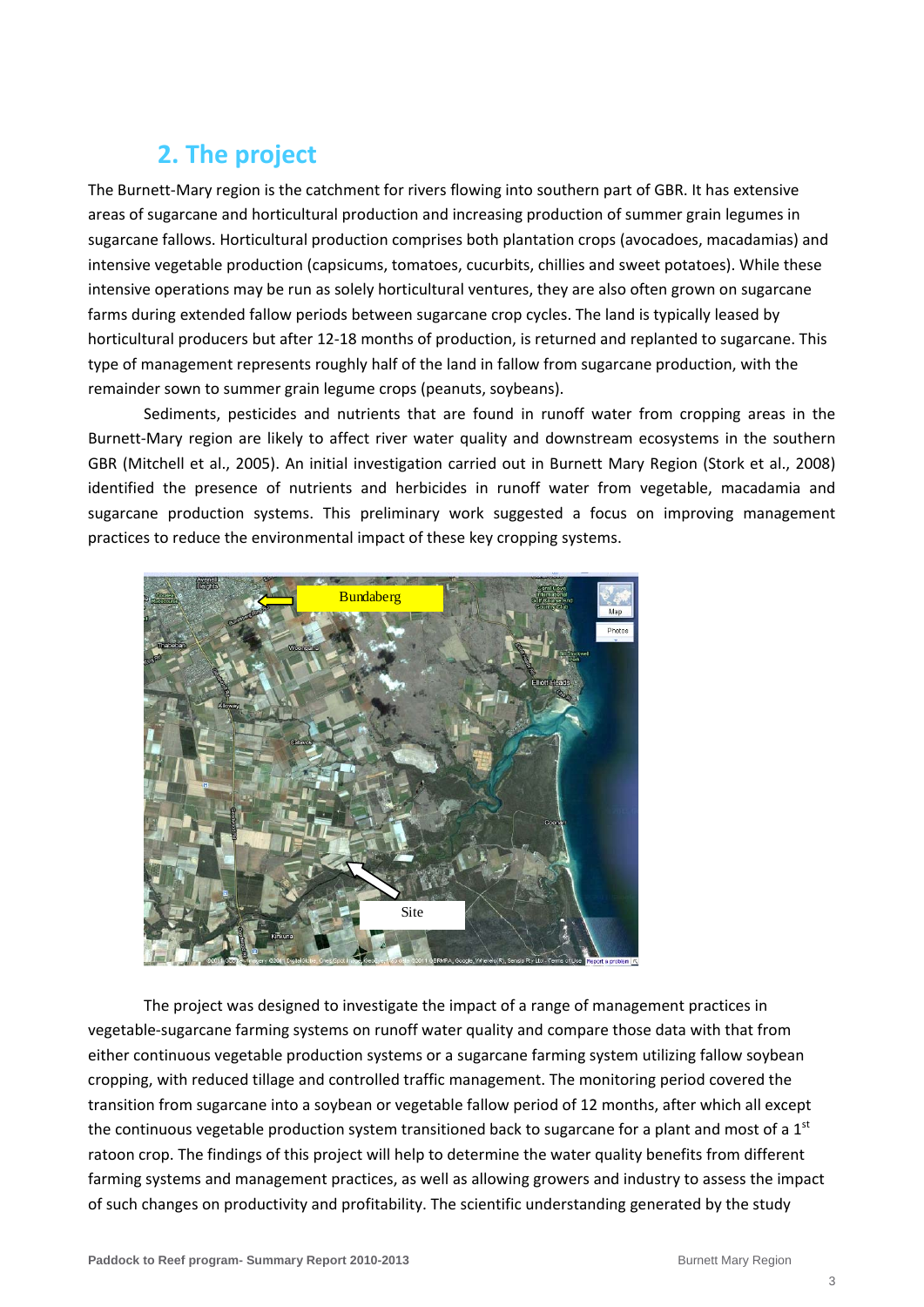highlights the knowledge gaps and investment opportunities, as well as being a source of information for future extension activities. The project involved collaboration between the University of Queensland (QAAFI), DAFFQ, the Burnett Mary Regional Group (BMRG), DNRM, DEHP, DSITIA and CSIRO. The experiment was conducted on a commercial property in the Alloway district near Bundaberg (see below).

# **1 Methodology**

A three year field investigation was conducted to quantify the impact of changing management practices on offsite water quality generated during the fallow (vegetable or grain legume) and sugarcane production phases of regionally significant intensive cropping systems. The grain legume and intensive vegetable systems were assessed during a 1 year rotation break (during which crops of soybean; or capsicum and zucchini, were grown) before the land was returned to plant and subsequent  $1<sup>st</sup>$  ratoon sugarcane crops. Management practices were assessed for their impact on productivity and profitability, as well as for their capacity to reduce sediment, nutrient and pesticide movement from fields to streams or groundwater. The site was established on well drained Chromosol or Dermosol soils with 1% slope. The focus during soybean or vegetable phase was on nutrients and sediments in runoff water, as well as leaching losses with potential impacts on groundwater. During the sugarcane phase equal focus has been given to sediments, nutrients and herbicides. There were five contrasting management systems that were established in randomly allocated strips in a commercial cane field.



### **Sugarcane‐Intensive vegetable cropping systems**

1. **Current commercial practices (Treatment C)** ‐ Cane trash removed via burning, conventional tillage, plastic mulch, standard fertilizer recommendations and bare inter‐rows. Capsicums were grown from Oct 2010 to Jan 2011, there was a short fallow from Feb to May 2011, zucchini was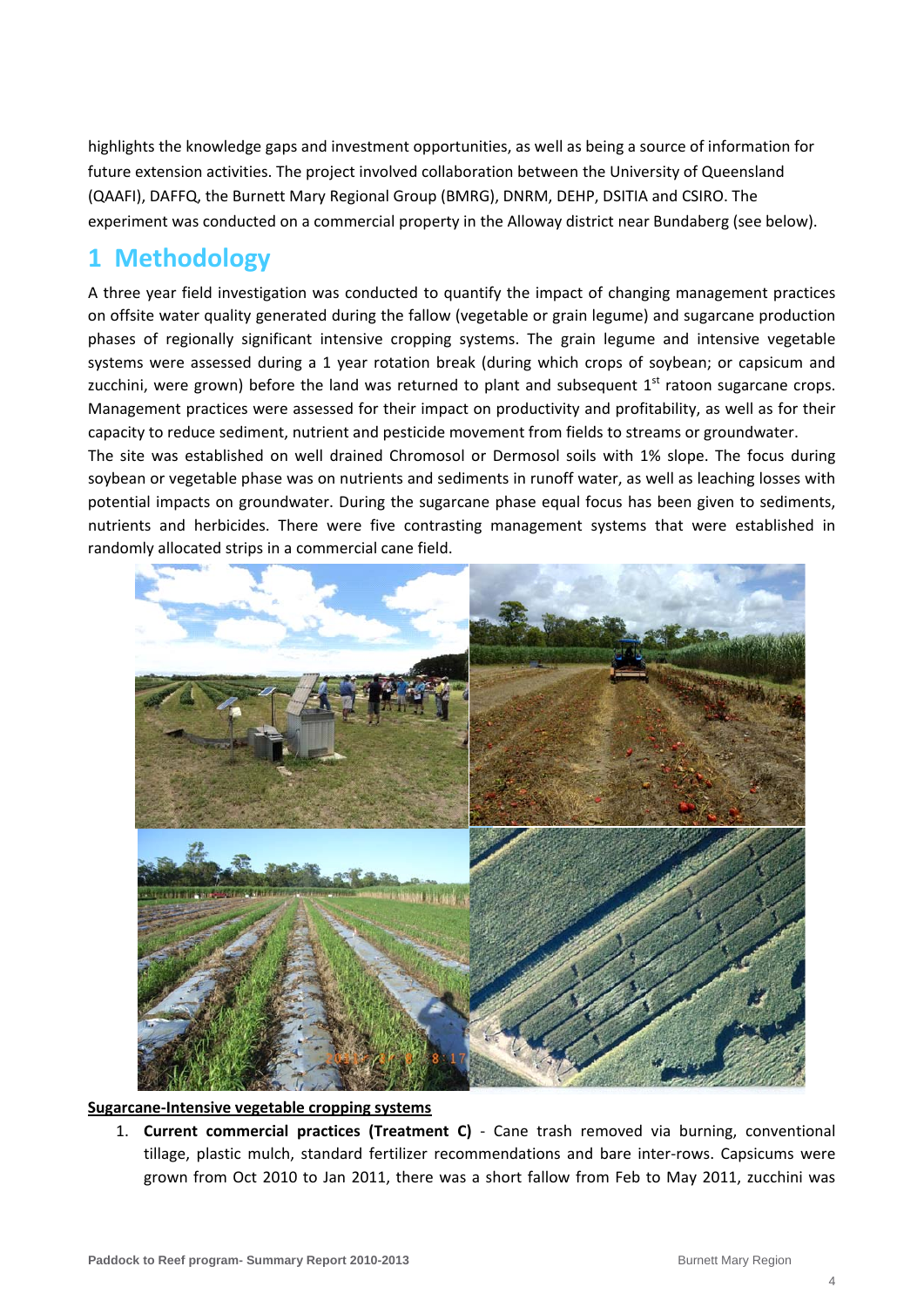grown from May to July 2011 and sugarcane from Aug 2011 ‐ Sept 2012 (plant crop) and from Sept 2012 to current  $(1<sup>st</sup>$  ratoon).

- 2. **Improved practices (Treatment B)** ‐ Cane trash burnt, tillage and plastic mulch, reduced fertilizer application with an in-season, inter-row vegetative mulch. The same crop sequence was grown as in Treatment C, although vegetative mulches (millet and forage sorghum) were grown in interspaces during the capsicum crop and again in the subsequent fallow before zucchini.
- 3. **Aspirational but untested practices (Treatment A)** ‐ Last cane ratoon sprayed out after green cane harvesting leaving a trash mulch, reduced fertilizer application and vegetable seedlings transplanted into cane beds after minimum tillage. The same crop sequence was grown as in Treatments C and B, although trash cover was reinstituted between the capsicum and zucchini phases by growing and subsequently mulching forage sorghum in the row and inter‐row areas.

### **Continuous vegetable and sugarcane‐grain legume cropping systems**

- 4. **A continuous vegetable production system with aspirational practices (Treatment H)** ‐ Last cane ratoon removed by tillage and formed beds sown to Rhodes grass to generate a surface mulch that was sprayed out before capsicum planting. Beds were maintained permanently with similar management to Treatment A. The crop sequence was similar to Treatments A, B and C during 2011, after which a forage sorghum green manure was established from Aug 2011 to Jan 2012, followed by a short fallow until Feb 2012. Pumpkin was then grown from Feb to Aug 2012, with another fallow over the 2012/13 summer.
- 5. **A sugarcane‐grain legume system with trash retention, minimum tillage and controlled traffic, referred to as the New Farming System (NFS)** ‐ Cane sprayed out and fallow from Sep 2010 to Dec 2010, soybean (harvested for grain) from Dec 2011 to May 2011, a short fallow from May 2011 to July 2011 and then sugarcane from August 2011 as for Treatments A, B and C. This treatment provides a useful reference to other regions and sugar cropping systems monitored in the program.

### **Additional treatments during Zucchini and Sugarcane crops**

The block was initially divided into two subsections that drained in opposite directions from the crest of slope. Runoff was monitored in one subsection, while the other end was used to determine whether the 'optimised' nutrient application strategies adopted in the various management systems where runoff was being monitored actually limited crop productivity. These plots therefore received a higher (and standardised) rate of fertilizer application (161N, 33P, 162K kg/ha) in the zucchini crop, each crop on yield potentials in the various management systems. The details of fertiliser application for zucchini are given at the end of Table 1. All the treatments received higher rate in other end had difference in soil nutrient levels before this application.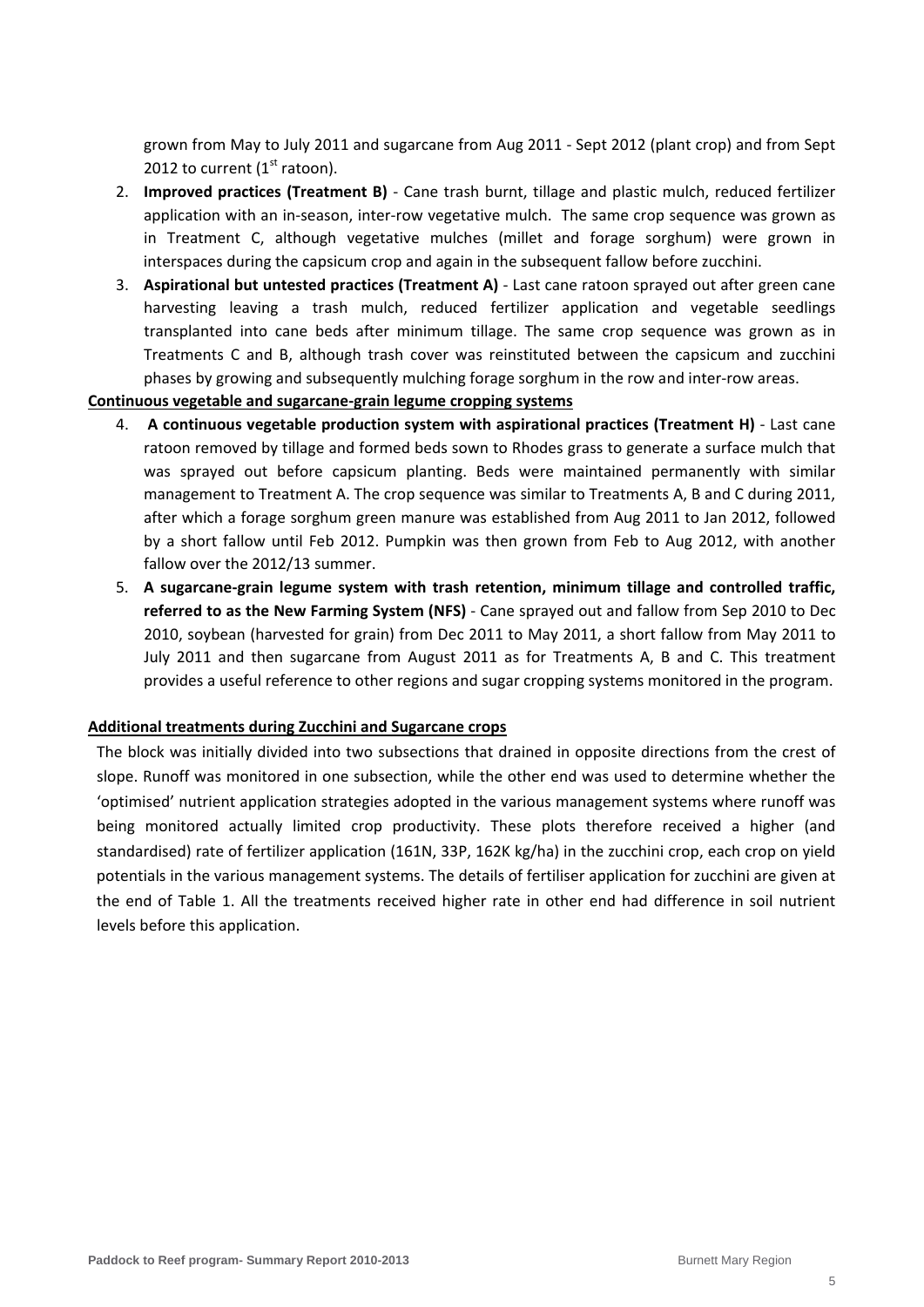|                                            | <b>NFS</b>                            | "C"                                     | $^{\prime\prime}$ B"              | $n_{\mathbf{A}''}$                | $^{\prime\prime}$ H"               |  |  |
|--------------------------------------------|---------------------------------------|-----------------------------------------|-----------------------------------|-----------------------------------|------------------------------------|--|--|
| Previous management                        | Cane - 1.8m PCTF                      | Cane - 1.8m PCTF                        | Cane - 1.8m PCTF                  | Cane - 1.8m PCTF                  | <b>Rhodes Grass</b>                |  |  |
| <b>First Crop</b>                          | Soybean                               | Capsicum                                | <b>Capsicum</b>                   | <b>Capsicum</b>                   | Capsicum                           |  |  |
| <b>Trash Management</b>                    | Retained                              | Removed                                 | Removed                           | Retained                          | Retained                           |  |  |
| Cultivation                                | <b>Strip</b>                          | <b>Full Tillage</b>                     | <b>Full Tillage</b>               | <b>Strip</b>                      | <b>None</b>                        |  |  |
| Ground cover in Bed                        | <b>Trash blanket</b>                  | Plastic mulch                           | Plastic mulch                     | <b>Trash blanket</b>              | <b>Rhodes grass</b>                |  |  |
| Ground cover in inter-row                  | <b>Trash blanket</b>                  | <b>None</b>                             | Jap millet growing                | Trash blanket                     | <b>Rhodes grass</b>                |  |  |
| Fertilizer                                 | <b>Traditional</b>                    | <b>Traditional</b><br>315N, 130P, 306K  | Improved<br>147N, 35P, 175K       | Improved<br>200N, 24P, 200K       | Improved<br>200N, 24P, 200K        |  |  |
| <b>N, P, K</b><br><b>Fallow management</b> | <b>ON, OP, 50K</b><br>Soybean growing | Knockdown herbicide                     | Forage sorghum grown and slashed  | Forage sorghum grown and slashed  | Forage sorghum grown and slashed   |  |  |
|                                            |                                       |                                         | before planting zucchini          | before planting zucchini          | before planting zucchini           |  |  |
| Ground cover in Bed                        | <b>Trash blanket</b>                  | Plastic mulch                           | Plastic mulch                     | Trash mulch, capsicum mulch       | Rhodes grass mulch, capsicum mulch |  |  |
| Ground cover in inter-row                  | <b>Trash blanket</b>                  | Capsicum mulch                          | Capsicum mulch, Jap millet mulch  | Trash mulch, capsicum mulch       | Rhodes grass mulch, capsicum mulch |  |  |
| <b>Second crop</b>                         | <b>Fallow</b>                         | Zucchini                                | Zucchini                          | Zucchini                          | Zucchini                           |  |  |
| <b>Cultivation</b>                         | No tillage                            | No tillage                              | No tillage                        | No tillage                        | No tillage                         |  |  |
| <b>Ground cover in Bed</b>                 | Trash blanket and soybean trash       | <b>Plastic mulch</b>                    | Plastic mulch                     | Forage sorghum mulch              | Forage sorghum mulch               |  |  |
| Ground cover in inter-row                  | Trash blanket and soybean trash       | <b>None</b>                             | Forage sorghum mulch              | Forage sorghum mulch              | Forage sorghum mulch               |  |  |
| Fertilizer*                                | N/A                                   | Soil test based                         | Improved                          | Soil test based                   | Soil test based                    |  |  |
| N, P, K                                    | <b>ON, OP, OK</b>                     | 105N, 8P, 111K                          | 82N, 13P, 76K                     | 104N, 19P, 86K                    | 104N, 19P, 86K                     |  |  |
| <b>Third crop</b>                          | <b>Cane Plant crop</b>                | <b>Cane Plant crop</b>                  | <b>Cane Plant crop</b>            | <b>Cane Plant crop</b>            | Pumpkin                            |  |  |
|                                            |                                       |                                         |                                   |                                   |                                    |  |  |
| Cultivation                                | No tillage/ minimum disturbance       | Full tillage in beds and inter-<br>rows | Tillage only in beds              | No tillage/ minimum disturbance   | No tillage/ minimum disturbance    |  |  |
| Ground cover                               | Soybean/ cane trash residues          | Nil                                     | Forage sorghum/zucchini residues  | Forage sorghum/ zucchini residues | Forage sorghum residues            |  |  |
| Fertilizer in Cane/ pumpkin                | 6ES                                   | Traditional                             | 6ES                               | 6ES                               |                                    |  |  |
| N, P, K                                    | 60N, 3.5P, 100K                       | 146N, 3.5P, 100K                        | 146N, 3.5P, 100K                  | 146N, 3.5P, 100K                  | 113N, 26P, 163K                    |  |  |
| Herbicide (refer table 2)                  | Knock-down and low rate residual      | Residual - traditional rate             | Knock- down and low rate residual | Knock-down                        | Knock-down                         |  |  |
| <b>Fourth crop</b>                         | Cane 1st Ratoon                       | <b>Cane 1st Ratoon</b>                  | Cane 1st Ratoon                   | Cane 1st Ratoon                   | <b>Fallow</b>                      |  |  |
| Cultivation                                | Nil                                   | <b>Nil</b>                              | Nil                               | <b>Nil</b>                        | Nil                                |  |  |
| Groundcover                                | <b>GCBT</b>                           | <b>GCBT</b>                             | <b>GCBT</b>                       | <b>GCBT</b>                       |                                    |  |  |
| Herbicide (refer table 2)                  | Knock-down and low rate residual      | Residual - traditional rate             | Knock- down and low rate residual | Knock-down                        | Knock-down                         |  |  |
| Fertiliser<br>N, K                         | 95N (banded), 120K                    | 160N (broadcast), 120K                  | 140N (banded), 120K               | 50N (banded), 120K                |                                    |  |  |

\* Conventional fertiliser rate of 161 N, 33 P, and 162 K kg/ha was applied to other end of the trial in all treatment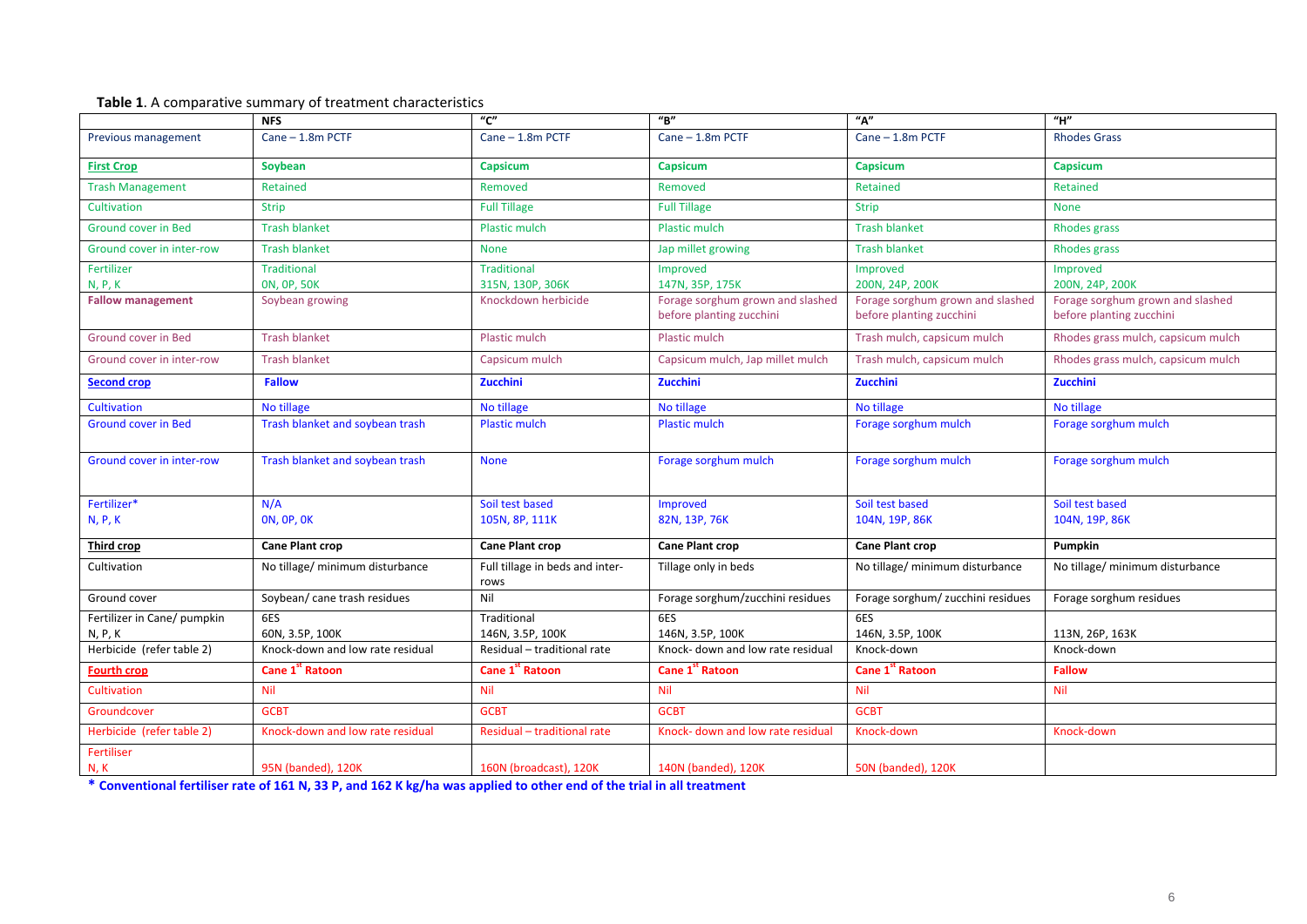| Crop stage        | Date                                                    | Treatment            | Active ingredient (and rate, g/ha)                                                    |  |  |  |  |
|-------------------|---------------------------------------------------------|----------------------|---------------------------------------------------------------------------------------|--|--|--|--|
| <b>Plant crop</b> | 19/09/2011                                              | <b>Treatment A</b>   | Glyphosate (810g), 2,4-D (937.5g)                                                     |  |  |  |  |
|                   | (Applications<br>at planting)                           | Treatment B          | Paraquat/Diquat (324/276g), Metolachlor (1248g),<br>Atrazine (1350g)                  |  |  |  |  |
|                   | Filling in<br>on<br>22/12/2011                          | Treatment C          | $(1001g)$ ,<br>$(1980g)$ ,<br>Pendamethalin<br>Atrazine<br>Paraquat/Diquat (324/276g) |  |  |  |  |
|                   |                                                         | <b>Treatment NFS</b> | Paraquat/Diquat (324/276g), Metolachlor (1248g),<br>Atrazine (1350g)                  |  |  |  |  |
|                   | 11-12/1/2012<br>$(2^{nd}$<br>herbicide<br>applications) | Treatment A*         |                                                                                       |  |  |  |  |
|                   |                                                         | <b>Treatment B</b>   | Paraquat/Diquat (324/276g), Metribuzin (1350g)                                        |  |  |  |  |
|                   |                                                         | Treatment C          | Paraquat/Diquat (324/276g), Metribuzin (1350g)                                        |  |  |  |  |
|                   |                                                         | <b>Treatment NFS</b> | Paraquat/Diquat (324/276g), Metribuzin (1350g)                                        |  |  |  |  |
| $1st$ ratoon      | 8/11/2012                                               | <b>Treatment A</b>   | Paraquat (400g), Fluroxypyr (260g), 2,4-D (625g)                                      |  |  |  |  |
|                   |                                                         | Treatment B          | Paraquat (400g), Metribuzin (750g), 2,4-D (625g)                                      |  |  |  |  |
|                   |                                                         | Treatment C          | Paraquat (400g), Diuron (1620g), 2,4-D (625g)                                         |  |  |  |  |
|                   |                                                         | <b>Treatment NFS</b> | Paraquat (400g), Fluroxypyr (260g), 2,4-D (625g)                                      |  |  |  |  |

**Table 2.** Summary of herbicide applied to different treatments in the sugarcane plant and 1<sup>st</sup> ratoon crops

\*Treatment A was companion‐planted with soybeans after fill‐in and was not sprayed with any herbicide

# **2 Results and discussion**

### **2.1 Rainfall, Runoff and Total soil and nutrient losses**

The monitoring period was characterised by above average rainfall at times in each of the 2010/11 (capsicum), 2011/12 (sugarcane plant crop) and 2012/13 (sugarcane  $1<sup>st</sup>$  ratoon) summer seasons (Fig. 1), with these high rainfall periods resulting in intense (and some cases overwhelming) runoff events in the capsicum/soybean/fallow phases of the break period, and in the sugarcane plant and  $1<sup>st</sup>$  ratoon crops. Conversely, there was not enough rainfall to generate any runoff during the zucchini/forage sorghum crops.



**Figure 1**. Monthly rainfall totals relative to crop establishment periods at the Bundaberg monitoring site.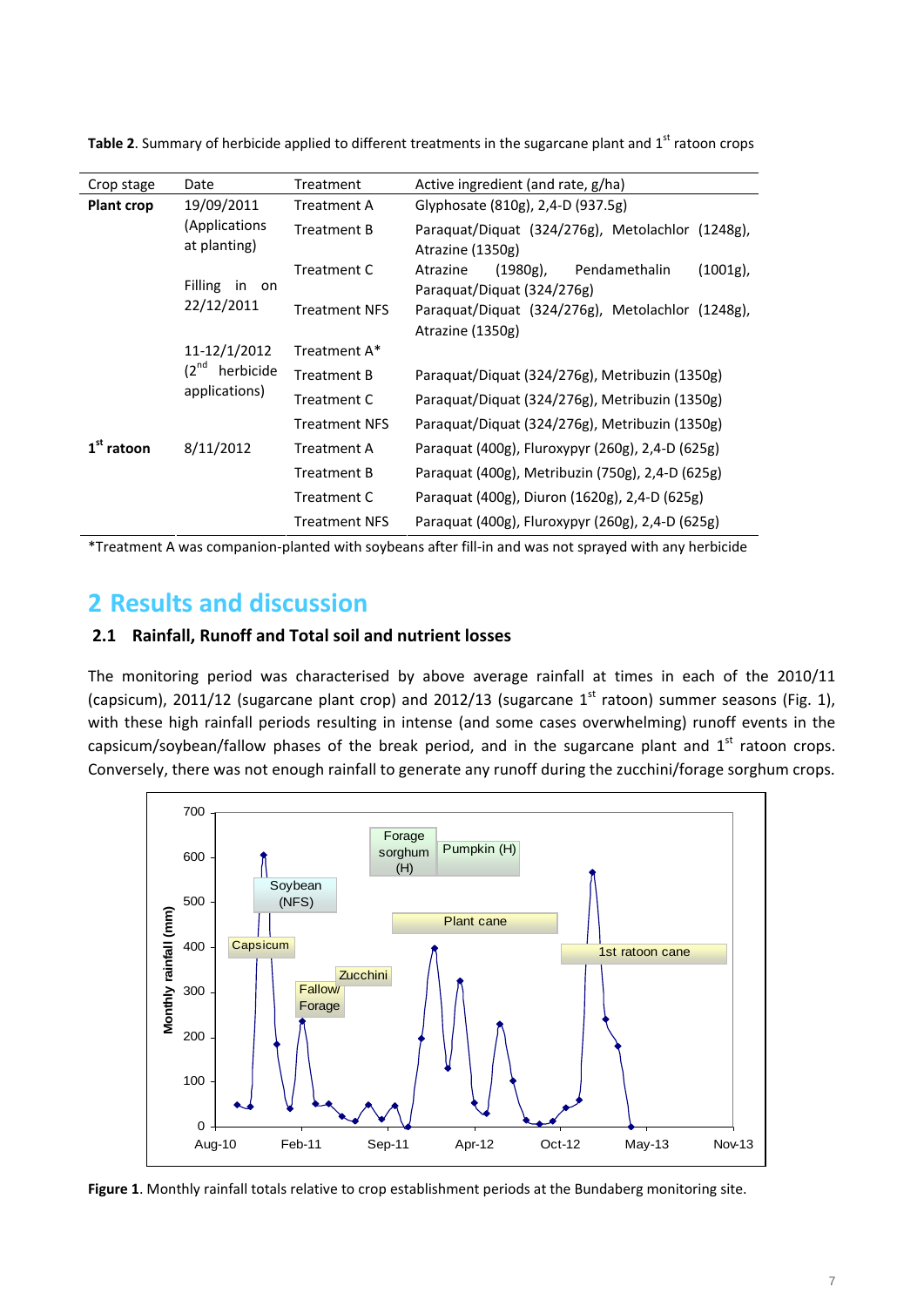There were different treatment effects on runoff volumes during the vegetable/sugarcane fallow phase and the subsequent sugarcane cropping phase (Fig. 2). During the former from Oct 2010‐Aug 2011, measured runoff volumes followed a trend of Treatment C> Treatment B> Treatment A> Treatment H> NFS, with runoff in the soybean/fallow sequence in NFS less than 20% of that in Treatment C. Monitoring was not possible on some occasions of severe flooding. While the effects of plastic mulch on runoff were expected (Treatments C and B versus Treatments A and H), the reduction in runoff volumes arising from the inter‐ row mulch (Treatment B) in a plastic mulch system were noteworthy. Similar trends are evident for measured soil loss (Fig. 3). In the vegetable systems, moving from management system C to B to A reduced sediment loss by 50 and 65%, but the most successful system (NFS) generated only 15% of the sediment of Treatment C. These data clearly illustrate the beneficial role of surface cover in reducing runoff and soil loss. It is also worth noting that the reduction in runoff was accompanied by a sharp increase in deep drainage in the 'open' systems (Treatments A, H and NFS), with implications for leaching of mobile nutrients like nitrate‐N (discussed later).





**Figure 2.** Cumulative runoff for different management systems during the vegetable/soybean and sugarcane phases.

**Figure 3.** Cumulative sediment loads for different management systems during the vegetable/soybean and sugarcane phases.

The trend of results for measured runoff volume changed during the sugarcane plant crop, with effects seemingly related to the effects of tillage on drainage capability. The measured runoff volume (Fig 2) was approximately double in the zero tilled treatments (Treatment A and NFS) compared to treatments that had tillage (Treatment B and C). However, these large differences in runoff volumes did not translate into differences in loss of sediment (Fig. 3), which was a function of not only runoff volume but also the amount of soil disturbance from tillage operations (including filling in), with the losses in order of Treatment C>> Treatment B and NFS> Treatment A. There was at least a 50% reduction in measured soil loss for the treatments that had strategic tillage in the bed (Treatment B) or for the treatments with minimum tillage (Treatment A and NFS) compared to the full tillage treatment (Treatment C). The reduction in soil loss in Treatment A relative to NFS was at least partly due to the establishment of a companion planting of soybean in the inter-row areas at the time of filling in. While seemingly attractive, this practice could impact negatively on cane growth if soybean effectively acted as weed, competing with the cane crop for water or nutrients.

Soil loss during the plant crop was dominated by runoff events that occurred after filling in (NFS – 71% of yearly total) or after both planting and filling in (70‐90% of yearly totals in Treatments B and C),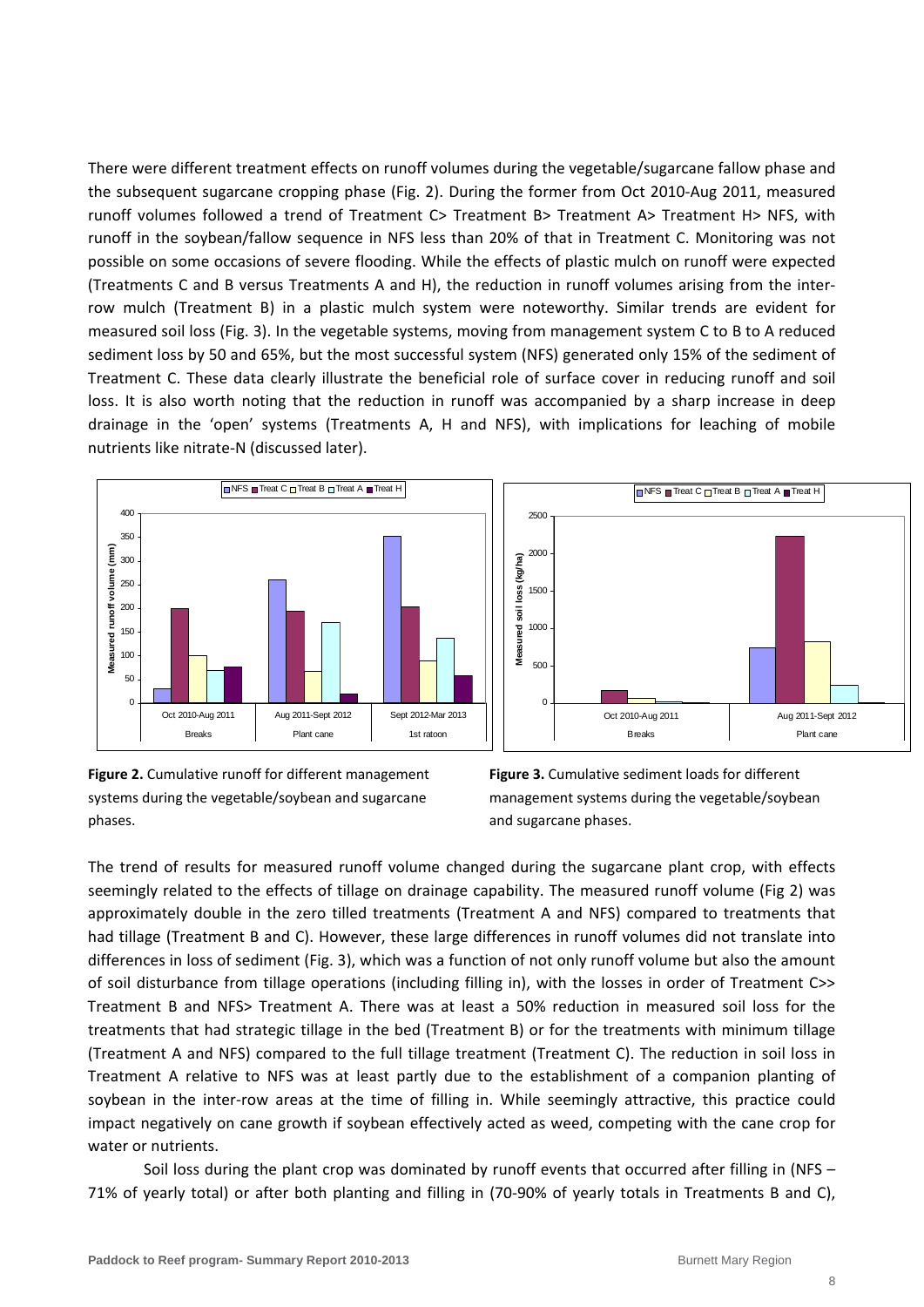when soil freshly loosened by tillage was present (Fig. 4). Relative losses were much smaller around planting in Treatments A and NFS, due to the minimal disturbance in those systems, but the soil disturbance from filling in was much more damaging.





**Figure 4.** Percentage sediment loads in different events during sugarcane plant crop in 2011‐12.

**Figure 5.** Losses of total N and P in runoff during the vegetable/soybean and sugarcane plant crop phases.

While the first ratoon crop was not fully monitored for runoff and water quality, the trend of results from the few runoff events in early 2013 were similar to that of plant cane crop (Fig. 2). The treatments that had tillage (Treatment B + Treatment C - total of 291 mm) had lower measured runoff volumes than treatments that had no tillage in the previous season (Treatment A + NFS ‐ total of 489 mm).

Relatively small losses of Total N and P were consistent with runoff and sediment movement during the vegetable/soybean phase, with differences between management systems consistent with differences in fertiliser inputs. However in the sugarcane plant crop, the markedly greater losses seemed to be related more to the nutrient input from crop residues (Fig. 5). While the full tillage and greater nutrient inputs in Treatment C resulted in the highest losses (8.5 kg N/ha and 5.2 kg P/ha), the losses from the NFS (5.1 kg N/ha and 2.7 kg P/ha) were higher than that from both Treatments A and B, although all were much higher than recorded in the vegetable/soybean phase. We suspect that surface decomposition of the larger and relatively N and P‐rich soybean residue, combined with greater runoff volumes, contributed to the relatively higher losses in NFS.

Across the monitoring period Total N losses were low (4.4 to 11.8 kg N/ha) and followed the same trends as soil loss, with at least a 50% reduction in Total N loss for the treatments that had reduced tillage compared to full tillage. Cumulative Total P loss was similarly low (2.5 to 6.5 kg P/ha) and showed similar trends to Total N.

### **2.2 Dissolved Inorganic N, Filterable reactive P and leached Nitrate‐N**

Losses of both Dissolved Inorganic N (DIN) and Filterable Reactive P (FRP), the biologically active fractions of total N and P losses, were also much greater during the sugarcane plant crop than during the vegetable or soybean phases (Fig. 6). Higher losses in Treatment A, and to a lesser extent NFS, were related to residual N and P fertiliser not utilized by a poor zucchini crop (Treatment A) or the surface-managed residues from the grain (NFS) or intercropped (Treatment A) soybeans. The proportion of Total N lost as DIN was highest for these treatments with legumes (56.3% and 22.5% in Treatment A and NFS,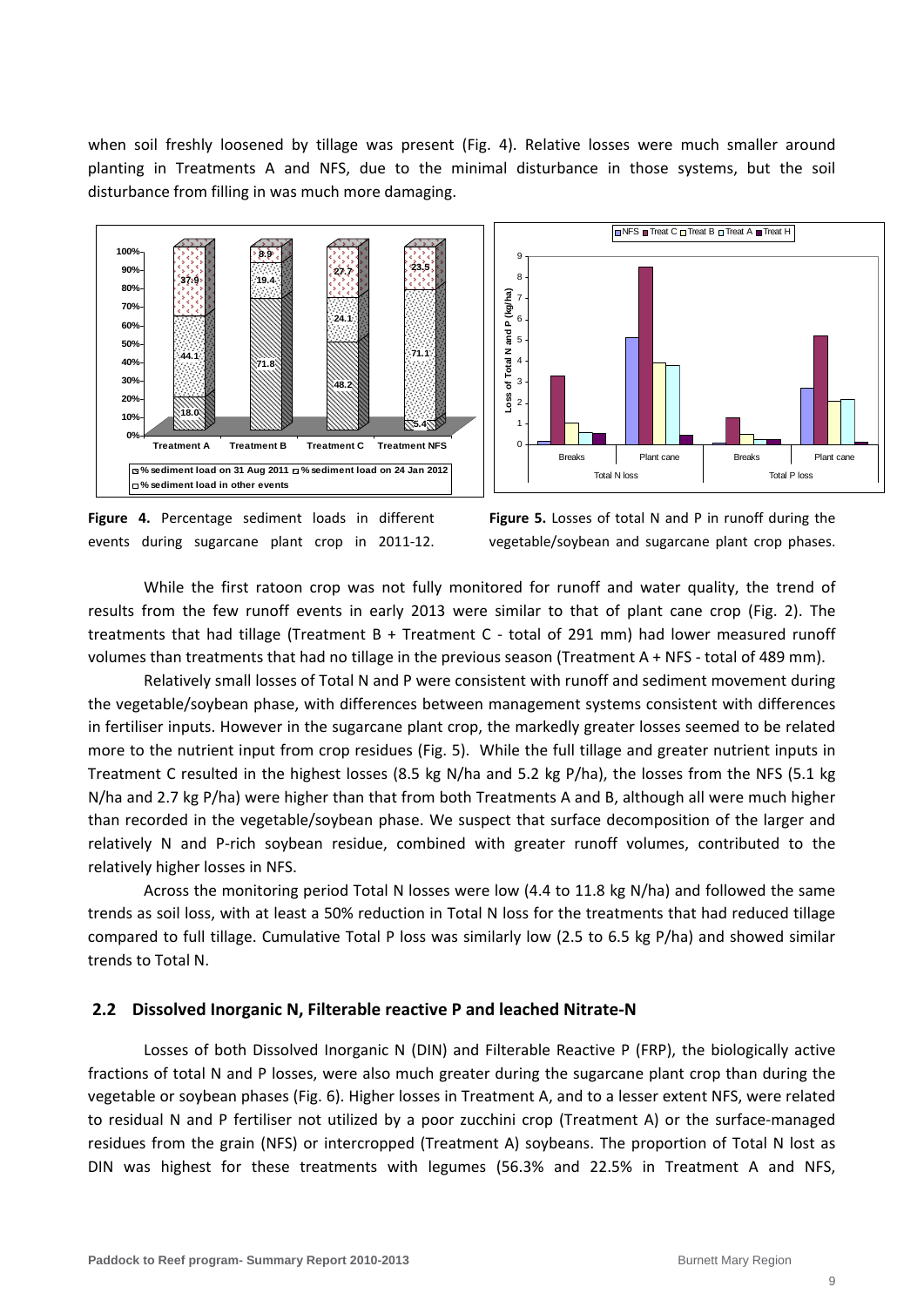respectively). Similar trends were evident for the proportion of Total P lost as FRP, with Treatments A (59%) and NFS (39%) recording greater proportional losses of Total P as FRP than Treatments B and C (6‐7%).

The relatively small runoff losses of N (either Total or DIN) were at least partly due to the fact this site was established on a relatively well drained sandy loam soil, where deep drainage of water (from rainfall and irrigation) and soluble nutrients were regularly recorded. An example of the profile nitrate‐N concentrations after harvest of the zucchini and soybean crops (Fig. 7) clearly shows accumulation of nitrate‐N in the soil profile when fertiliser application rates exceeded crop demand, and leaching of that nitrate‐N well below the crop root zone where there was sufficient time and water flux (ie. during the capsicum crop and subsequent fallow in Treatment C).



**Figure 6.** Losses of Dissolved Inorganic N (DIN) and Filterable Reactive P (FRP) in runoff during the vegetable/soybean and sugarcane plant crop phases.



**Figure 7**. Soil nitrate‐N (mg/kg) concentrations at different depths after zucchini harvest

The deeper profile layers immediately after capsicum harvest in Treatment C contained 27 and 22 mg/kg of NO<sub>3</sub>-N at 110-130cm and 130-150cm depths, respectively, while those same layers after harvest of the zucchini crop, grown using nutrient recommendations based on preplant soil tests, only showed concentrations of 5 to 8 mg/kg NO<sub>3</sub>-N. This reduction in deep NO<sub>3</sub>-N concentrations represents leaching losses of 100‐110kg N/ha which, given minimal in‐crop rainfall, was mainly due to water from irrigation. Soil moisture monitoring showed irrigation water was regularly wetting below 40cm depth, ensuring adequate water penetration into deeper soil layers to facilitate leaching losses of  $NO<sub>3</sub>$ -N.

These losses exceed the cumulative Total N losses in runoff during the vegetable and plant cane periods combined by an order of magnitude (see Fig. 5), and provide a very different assessment of the offsite inorganic N losses from these vegetable farming systems than indicated by the low DIN losses in Fig.  $6$  – especially if this leached NO<sub>3</sub>-N reaches deep water tables, and ultimately moves laterally into streams. Leaching of NO<sub>3</sub>-N was also clearly evident where additional fertiliser was applied in the high input subplots (Fig. 6), with that N applied via trickle irrigation enriching most profile layers to the depth of sampling (150cm).

There was little evidence of residual leached  $NO<sub>3</sub>$ -N in deep soil layers after the sugarcane plant crop. However, given that after zucchini harvest there was 40-50 kg  $NO<sub>3</sub>$ -N/ha from 110-150cm, the free draining nature of these soils and the heavy rainfall recorded in Dec and Jan 2012 (the early stages of the plant crop when N demand was low), it is highly likely that at least this N was also lost deeper in the soil profile or into the local water table.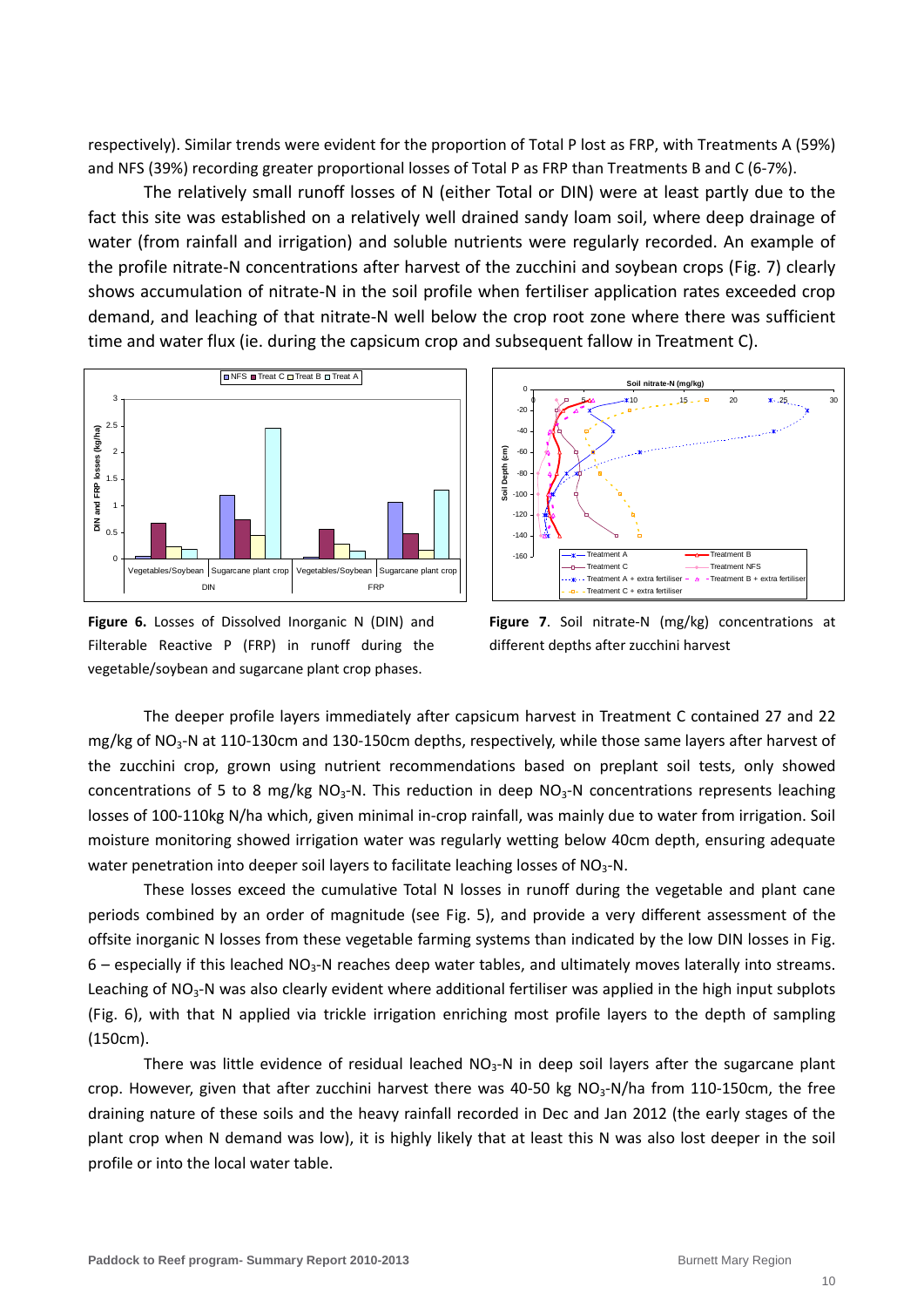### **2.3 Herbicide losses in runoff and dissipation in soil (Sugarcane phase)**

The time between the herbicide application and rainfall or irrigation significantly influenced the herbicide concentrations measured in runoff water. Herbicide dissipation in soil and trash was monitored, as well as concentrations and loads in runoff water during the sugarcane plant crop and the early stages of the  $1<sup>st</sup>$ ratoon. All herbicides recorded relatively short half‐lives of 5‐25 days with the exception of Diuron (81 days) and Paraquat (260 days), so runoff risks after herbicide application differed greatly with herbicide choice.

Herbicide concentrations in runoff water in the plant crop were generally consistent with application rates (Table 2). For example, Atrazine loads and Event Mean Concentrations (EMC) were higher in Treatment C compared to Treatment NFS (Table 3). A notable exception was where Metribuzin loads and concentrations were higher in Treatment NFS than Treatment C, despite similar application rates. This was due to the presence of surface trash in Treatment NFS, which intercepted the applied Metribuzin, rather than allowing it to contact soil as in Treatment C. Metribuzin residues were subsequently leached from trash during rainfall and runoff events.

**Table 3.** Summary of herbicide loads (g/ha) and event mean concentrations (EMC, µg/L) in different treatments during the sugarcane plant cane crop in 2011‐12

|                | No of<br>sampled | Sampled |                 | Desethyl  | Desisopropyl |             | Pendi-    |                       |             |
|----------------|------------------|---------|-----------------|-----------|--------------|-------------|-----------|-----------------------|-------------|
| Treatment      | events           | Runoff  | <b>Atrazine</b> | Atrazine  | Atrazine     | Metolachlor | methalin  | Simazine <sup>3</sup> | Metribuzin* |
| Loads          |                  | mm      | g/ha            | g/ha      | g/ha         | g/ha        | g/ha      | g/ha                  | g/ha        |
| <b>Trt NFS</b> | 4                | 55.5    | 19.22           | 1.161     | 0.458        | 8.108       | 0.000     | 0.132                 | 7.044       |
| Trt C          | 4                | 56.1    | 24.081          | 2.090     | 1.059        | 0.227       | 14.826    | 0.103                 | 1.504       |
| Trt B          | 3                | 31.7    | 9.272           | 1.276     | 0.613        | 6.239       | 0.000     | 0.100                 | 0.531       |
| <b>EMC</b>     |                  | mm      | $\mu$ g/L       | $\mu$ g/L | $\mu$ g/L    | $\mu$ g/L   | $\mu$ g/L | $\mu$ g/L             | $\mu$ g/L   |
| <b>Trt NFS</b> | 4                | 55.5    | 34.6            | 2.091     | 0.825        | 14.605      | 0.000     | 0.237                 | 14.263      |
| Trt C          | 4                | 56.1    | 42.9            | 3.726     | 1.889        | 0.406       | 26.433    | 0.185                 | 3.608       |
| Trt B          | 3                | 31.7    | 29.3            | 4.031     | 1.935        | 19.702      | 0.000     | 0.317                 | 1.677       |

\* Only two sampled events due to later application times (see Table 2);

\$ ‐ residues from applications in previous cane crops several years ago

During plant cane, reduced herbicide application rates in Treatment B and NFS resulted in similar weed control compared to the higher rates in Treatment C, suggesting current application rates could be reduced. When 30% less Atrazine was applied in NFS than Treatment C, Atrazine losses were reduced by 20% despite similar runoff volumes while in Treatment B, 40% less runoff was accompanied by a 62% reduction in Atrazine loss (Figure 2 & Table 3). Furthermore, knock down herbicides combined with inter‐ row soybean mulch in Treatment A were effective in controlling weeds and producing a reasonable cane crop without use of residual herbicides. However, the resulting elimination of residual herbicides in runoff was accompanied by a 12% decline in yield (Fig. 8) - possibly due to soybeans acting as weed.

During the ratoon crop, there were no runoff‐generating rainfall events for *ca*. 2.5 months after herbicide application, resulting in substantial dissipation of applied herbicides and low concentrations in events when runoff was finally recorded (late Jan 2013). For example, concentrations of 2,4-D (<0.4 µg/L), Atrazine (0.01  $\mu$ g/L) and Metribuzin (0.4  $\mu$ g/L) were recorded in runoff on the 25<sup>th</sup> - 28<sup>th</sup> Jan 2013 in the respective treatments. However, Diuron concentrations in runoff from the event on  $28<sup>th</sup>$  Jan 2013 in Treatment C were much higher at 14 µg/L, indicating the continued persistence of Diuron in soil several months after application. Unlike during the plant crop, replacing residual herbicides like Diuron with alternative knockdown herbicides in Treatments A and NFS resulted in poor weed control and additional herbicide applications were necessary later in the crop.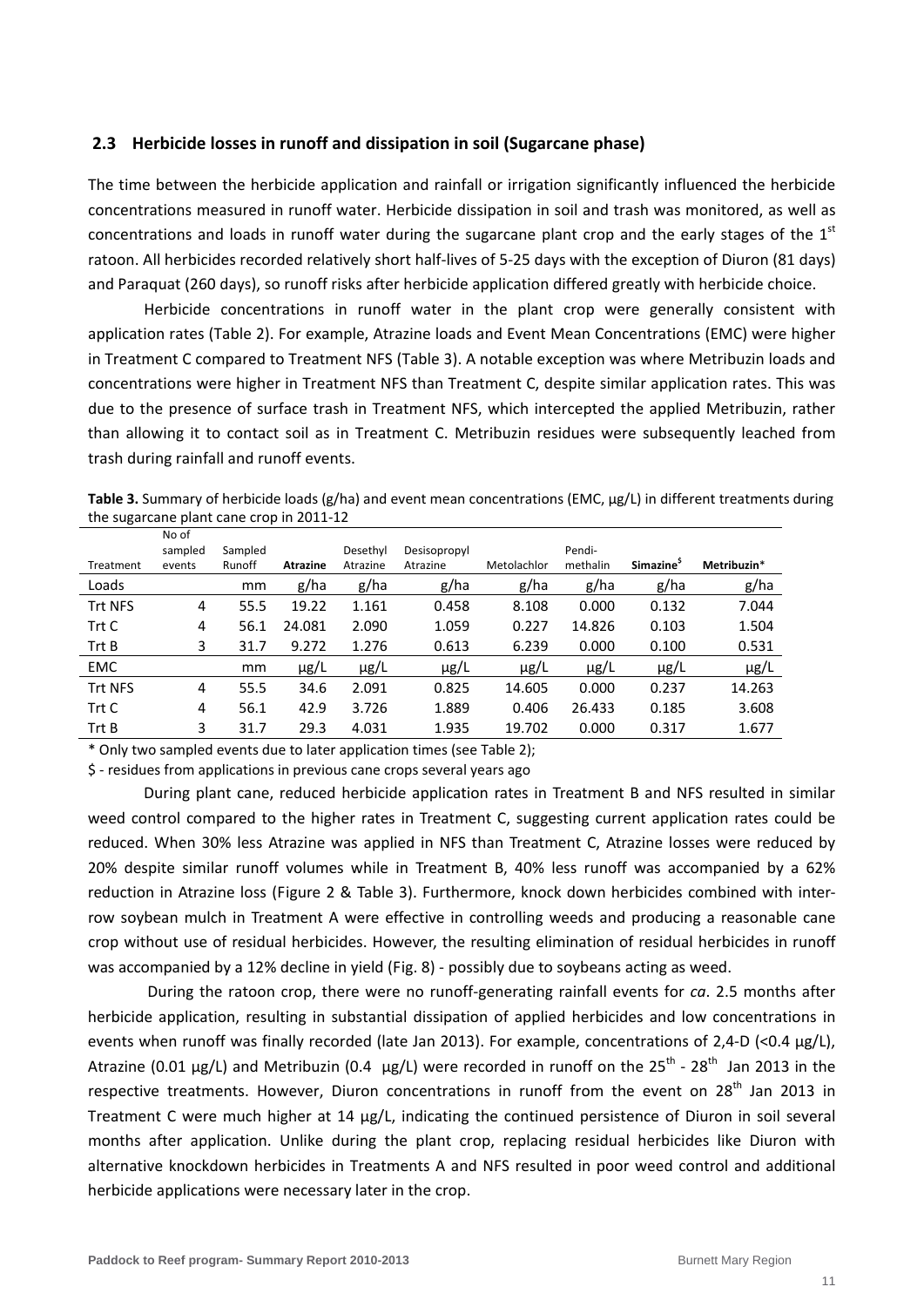### **2.4 Impacts of management on vegetable and sugarcane yields**

Changed management systems significantly reduced the offsite movement of sediment, nutrients and herbicides in this these cropping systems, but benefits were achieved at the expense of crop productivity – especially in the vegetable crops (Fig. 8). Capsicum yields in Treatments B and C were only *ca*. 80% and 45% of those achieved in Treatment C (standard industry practice), with gross returns showing a similar pattern and the profitability of those crops eroded substantially (Treatment B) or eliminated entirely (Treatment A). Zucchini yields followed a similar pattern despite nutrient inputs being guided by preplant soil testing, with yields in Treatment B *ca.* 80% and those in Treatment A and H only *ca.* 45‐50% of Treatment C, respectively. Trends were similar even when a very high fertiliser rate was applied as a standard to all the treatments, with yields of Treatments B, A and H still 85%, 52% and 56% of Treatment C, respectively. The similar relative treatment rankings despite very different seasonal conditions, and in the case of zucchini, nutrient inputs, suggest that management practices with the most improved runoff water quality may negatively impact productivity and profitability in vegetable production system. Trends continued in the continuous horticulture system (Treatment H), where improved water quality again was associated with poor productivity. The pumpkin yields were only 39% of those obtained in commercial crops under the same seasonal conditions.

While similar productivity rankings were observed between treatments in the sugarcane plant crop, the magnitude of differences in sugar yields was much lower than in vegetables. Yields of sugar from Treatments A, B and NFS were 88%, 92% and 86% of Treatment C, respectively, suggesting there may be more scope to maintain sugar yields while improving the water quality.



**Figure 8** Vegetable and plant crop sugar yield for different managements during 2010‐2013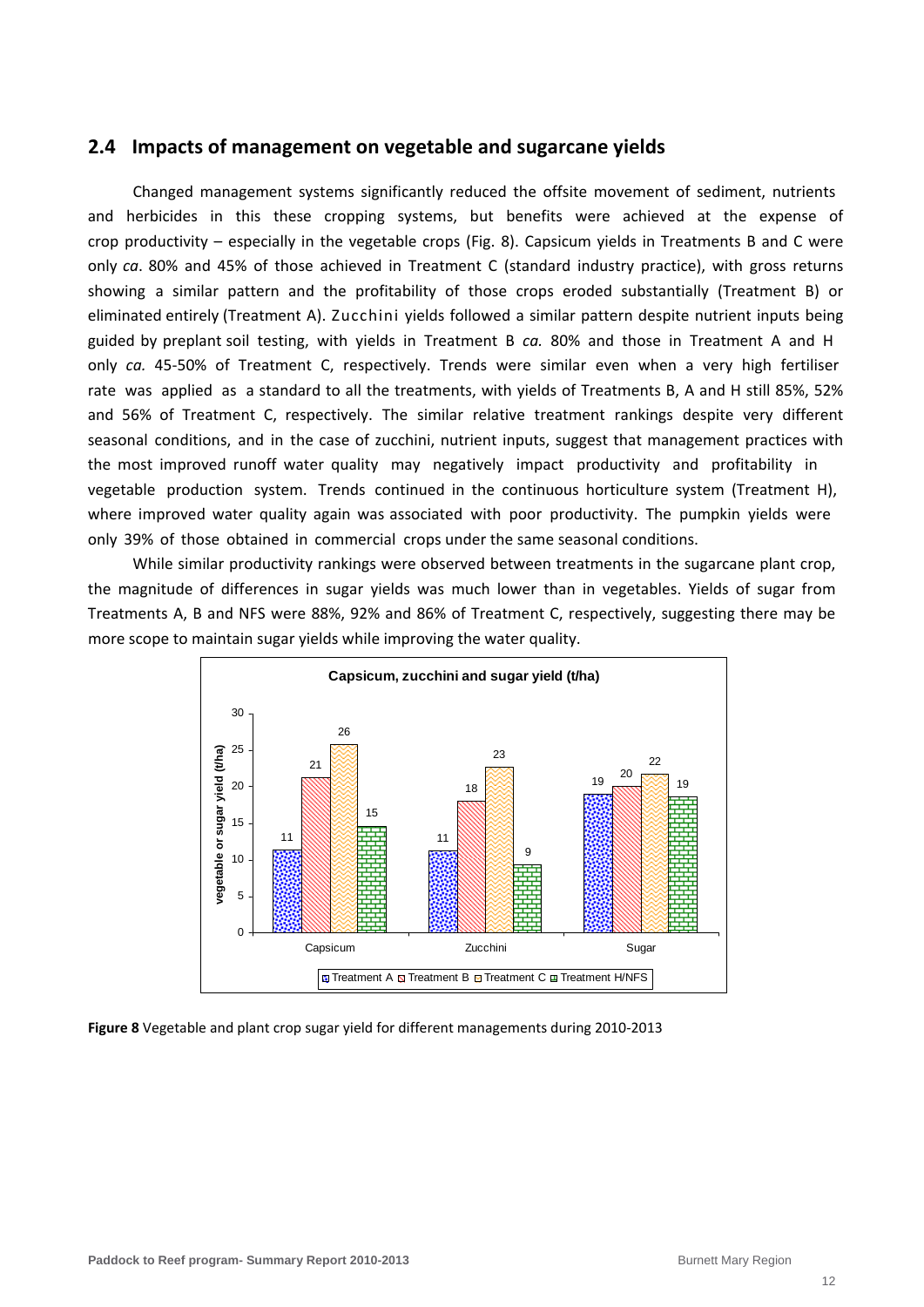## **3 Conclusion**

Results indicate that sediment and nutrient losses during grain legume or vegetable rotations with sugarcane are dominated by losses occurring during the sugarcane crop. The highest risk periods for sediment and nutrient loss were clearly during the transition period between crop systems (either from cane to vegetable/legume or from vegetable/legume back into cane) especially for those management practices where soil cover is low and aggressive tillage is used. However, a further risk period was during the early stages of the sugarcane plant crop, where soil disturbance associated with filling in after cane planting lead to significant loss of soil, nutrients and herbicides. While sediment and nutrient loads during the 1<sup>st</sup> ratoon crop (with trash cover and no soil disturbance) were not fully monitored, results from monitoring during the Jan 2013 flood event indicated that runoff water quality was much better than during the plant cane crop.

While total soil loss was low in all management systems, due to combination of low slopes and well drained soils, significant improvements could still be made by reducing tillage and improving ground cover. The impact of these improvements could be increased if soil compaction from the preceding sugarcane crop cycle could be avoided through adoption of precision controlled traffic systems. In this study unameliorated soil compaction in reduced or zero tillage systems lead to greater runoff and hence an increased risk of offsite losses.

An area of concern for the sugarcane‐grain legume cropping system is the relatively high DIN loads in runoff that seemed to result from surface decomposition of legume residues. While absolute losses were small compared to other central and north Queensland sites (1.2 kg DIN/ha with old residues in NFS and *ca*. 2.5 kg N/ha with fresh legume companion crop residues in Treatment A), they were markedly higher than from tilled management systems without legumes but with markedly higher N fertiliser inputs. Options to manage legume residues to minimize DIN losses and maximize crop N recovery are needed.

While soil and nutrient losses in runoff were relatively low during the vegetable phase of vegetablecane rotations, this result severely underestimates the potential impact of excessive nutrient loads on water quality in receiving waters. Substantial nutrient leaching losses (especially of  $NO<sub>3</sub>$ -N) were recorded down the profile during the vegetable crops, and while sugarcane was able to extract nutrients from deeper in the soil profile than vegetables, large losses had occurred from the cane root zone before the crop was able to access these leached nutrients.

Herbicide losses during the sugarcane crop were related to the rate of application, the rate of dissipation on soil and trash and the timing of application relative to runoff events. The risk of herbicide runoff loss appeared to be higher when products were applied onto trash (cane or soybean), rather than to bare soil. Replacing residual herbicide such as Diuron with less persistent knockdown herbicides resulted in poor weed control and additional herbicide applications at the later stages of the crop, suggesting alternative chemicals or application strategies will be needed to maximize water quality benefits without compromising management outcomes.

The decline in productivity associated with management strategies that delivered improvements in runoff water quality, especially in vegetable production, will need to be addressed before commercial adoption of these strategies is likely. While productivity loss was smaller in the sugarcane phase, there would appear to be easy gains (2 t sugar/ha in these studies) from optimising the N fertiliser rate following a grain legume fallow crop in reduced tillage systems.